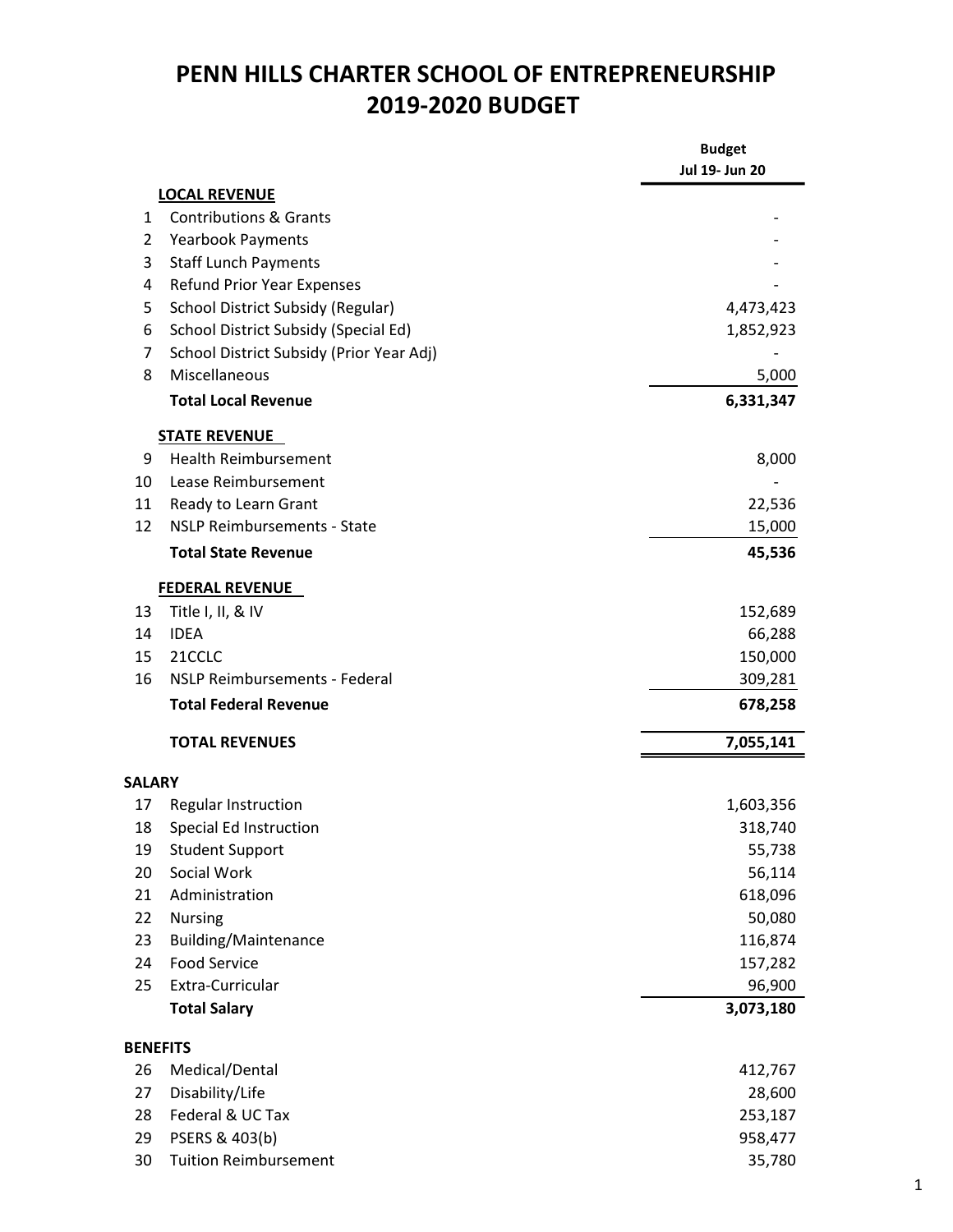## PENN HILLS CHARTER SCHOOL OF ENTREPRENEURSHIP 2019-2020 BUDGET

|    |                                                | <b>Budget</b>  |
|----|------------------------------------------------|----------------|
|    |                                                | Jul 19- Jun 20 |
| 31 | <b>Other Benefits</b>                          | 12,383         |
|    | <b>Total Benefits</b>                          | 1,701,194      |
|    | <b>PURCHASED PROFESSIONAL SERVICES</b>         |                |
| 32 | Contracted Instructional Svcs & Sub Budgets    |                |
|    | Microsociety                                   | 8,920          |
|    | Entrepreneurship                               | 17,000         |
|    | <b>National Honor Society</b>                  | 1,000          |
|    | C.A.R.E                                        | 1,000          |
|    | <b>PBIS</b>                                    | 5,000          |
|    | <b>OLWEUS</b>                                  | 12,000         |
|    | Gifted                                         | 2,000          |
|    | <b>Substitute Services</b>                     | 28,500         |
|    | <b>ELL Services</b>                            | 21,178         |
|    | <b>Other Contracted Instructional Services</b> | 106,045        |
| 33 | <b>Special Ed Contracted Services</b>          | 7,000          |
| 34 | <b>Student Support Contracted Services</b>     |                |
| 35 | Approved Private School Tuition                | 25,000         |
| 36 | <b>Administrative Contracted Services</b>      | 5,000          |
| 37 | <b>Technology Services</b>                     | 131,340        |
| 38 | <b>Professional Development</b>                | 60,000         |
| 39 | <b>Medical/Nursing Contracted Services</b>     | 2,000          |
| 40 | Legal Fees                                     | 50,000         |
| 41 | Audit                                          | 8,500          |
| 42 | <b>Management/Business Services</b>            | 34,833         |
|    | <b>Total Purchased Professional Services</b>   | 526,316        |
|    | <b>PURCHASED PROPERTY SERVICES</b>             |                |
| 43 | <b>Custodial Service</b>                       | 40,000         |
| 44 | <b>Waste Removal</b>                           | 7,000          |
| 45 | Landscaping/Snow Removal                       | 35,000         |
| 46 | Security & Fire                                | 41,975         |
| 47 | <b>Utilities</b>                               | 81,000         |
| 48 | Repairs & Maintenance                          | 50,000         |
| 49 | <b>Building Rent</b>                           |                |
| 50 | Exterminators                                  | 1,561          |
| 51 | Other / Shared Services                        |                |
|    | <b>Total Purchased Property Services</b>       | 256,536        |
|    | <b>OTHER PURCHASED SERVICES</b>                |                |
| 52 | <b>Field Trip Expenses</b>                     | 44,000         |
| 53 | <b>Food Services</b>                           | 313,740        |
| 54 | Telephone/Internet                             | 15,000         |
| 55 | Transportation                                 | 10,000         |